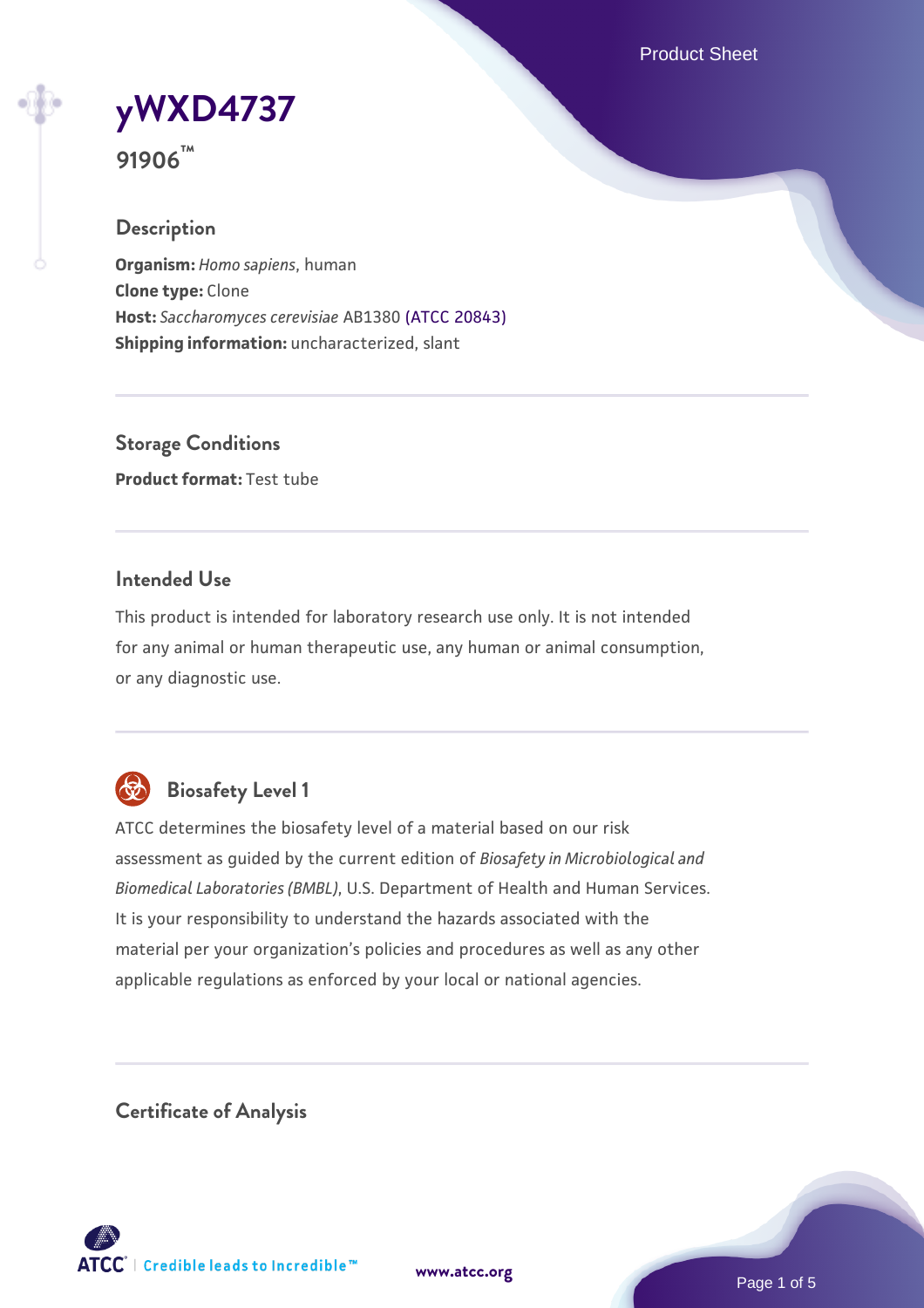

For batch-specific test results, refer to the applicable certificate of analysis that can be found at www.atcc.org.

#### **Insert Information**

**Type of DNA:** genomic **Genome:** Homo sapiens **Chromosome:** X X pter-q27.3 **Gene name:** DNA Segment, single copy **Gene product:** DNA Segment, single copy [DXS3706] **Gene symbol:** DXS3706 **Contains complete coding sequence:** Unknown **Insert end:** EcoRI

#### **Vector Information**

**Construct size (kb):** 200.0 **Intact vector size:** 11.454 **Vector name:** pYAC4 **Type of vector:** YAC **Host range:** *Saccharomyces cerevisiae*; *Escherichia coli* **Vector information:** other: telomere, 3548-4235 other: telomere, 6012-6699 Cross references: DNA Seq. Acc.: U01086 **Cloning sites:** EcoRI **Markers:** SUP4; HIS3; ampR; URA3; TRP1 **Replicon:** pMB1, 7186-7186; ARS1, 9632-10376

# **Growth Conditions**

**Medium:** 



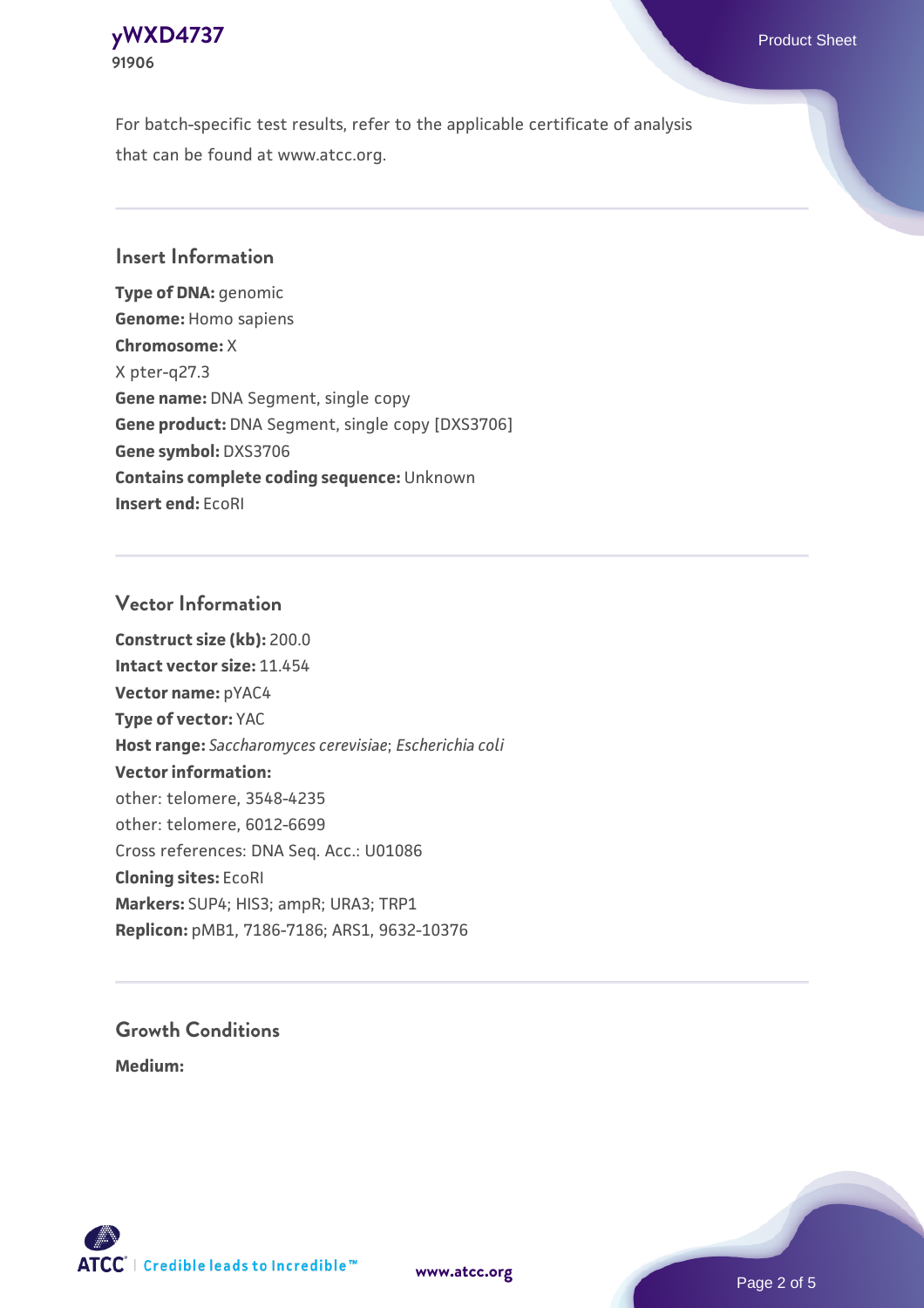**[yWXD4737](https://www.atcc.org/products/91906)** Product Sheet **91906**

[ATCC Medium 1245: YEPD](https://www.atcc.org/-/media/product-assets/documents/microbial-media-formulations/1/2/4/5/atcc-medium-1245.pdf?rev=705ca55d1b6f490a808a965d5c072196) **Temperature:** 30°C

#### **Notes**

More information may be available from ATCC (http://www.atcc.org or 703- 365-2620).

## **Material Citation**

If use of this material results in a scientific publication, please cite the material in the following manner: yWXD4737 (ATCC 91906)

#### **References**

References and other information relating to this material are available at www.atcc.org.

#### **Warranty**

The product is provided 'AS IS' and the viability of ATCC® products is warranted for 30 days from the date of shipment, provided that the customer has stored and handled the product according to the information included on the product information sheet, website, and Certificate of Analysis. For living cultures, ATCC lists the media formulation and reagents that have been found to be effective for the product. While other unspecified media and reagents may also produce satisfactory results, a change in the ATCC and/or depositor-recommended protocols may affect the recovery, growth, and/or function of the product. If an alternative medium formulation or reagent is used, the ATCC warranty for viability is no longer



**[www.atcc.org](http://www.atcc.org)**

Page 3 of 5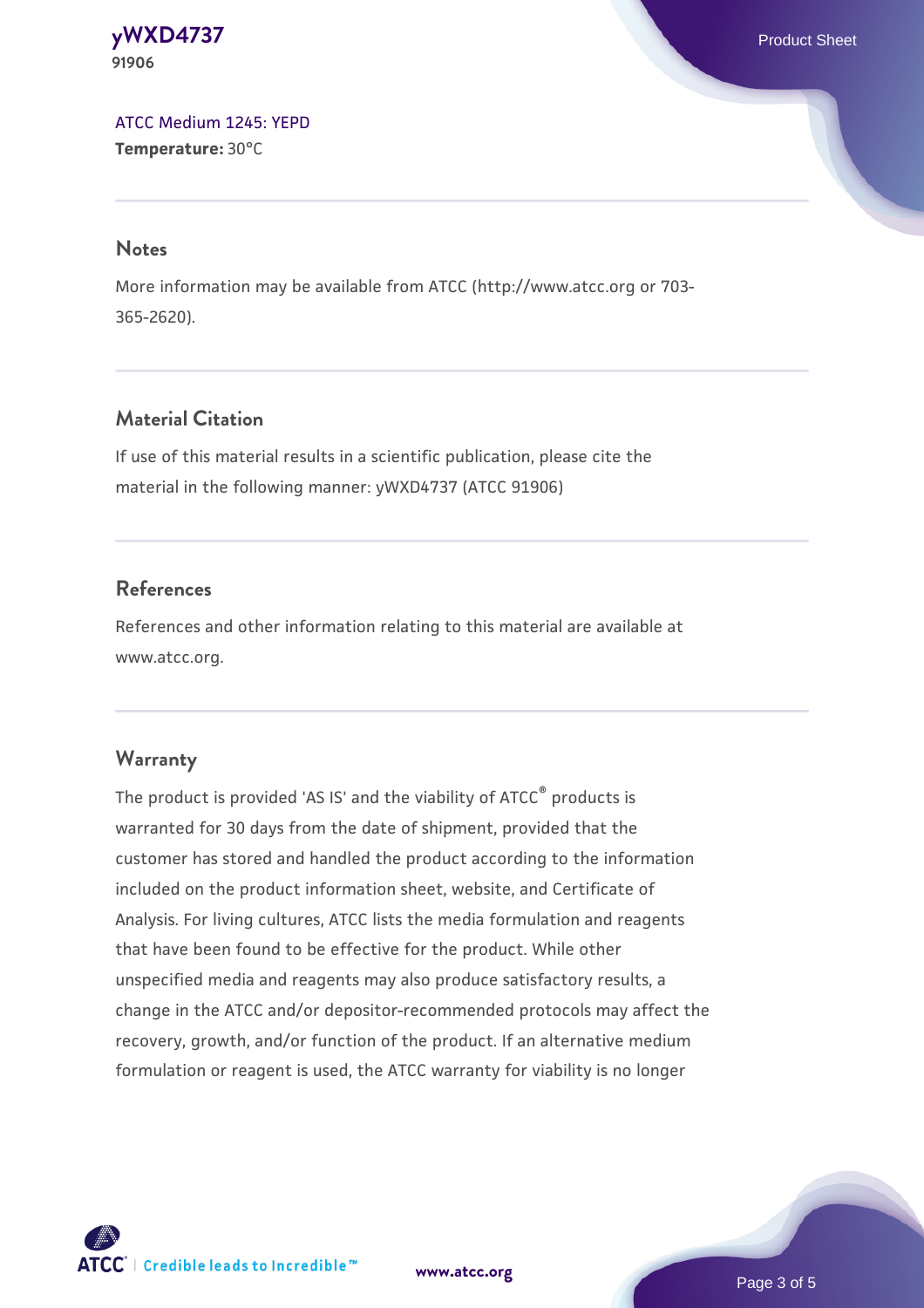**91906**

**[yWXD4737](https://www.atcc.org/products/91906)** Product Sheet

valid. Except as expressly set forth herein, no other warranties of any kind are provided, express or implied, including, but not limited to, any implied warranties of merchantability, fitness for a particular purpose, manufacture according to cGMP standards, typicality, safety, accuracy, and/or noninfringement.

#### **Disclaimers**

This product is intended for laboratory research use only. It is not intended for any animal or human therapeutic use, any human or animal consumption, or any diagnostic use. Any proposed commercial use is prohibited without a license from ATCC.

While ATCC uses reasonable efforts to include accurate and up-to-date information on this product sheet, ATCC makes no warranties or representations as to its accuracy. Citations from scientific literature and patents are provided for informational purposes only. ATCC does not warrant that such information has been confirmed to be accurate or complete and the customer bears the sole responsibility of confirming the accuracy and completeness of any such information.

This product is sent on the condition that the customer is responsible for and assumes all risk and responsibility in connection with the receipt, handling, storage, disposal, and use of the ATCC product including without limitation taking all appropriate safety and handling precautions to minimize health or environmental risk. As a condition of receiving the material, the customer agrees that any activity undertaken with the ATCC product and any progeny or modifications will be conducted in compliance with all applicable laws, regulations, and guidelines. This product is provided 'AS IS' with no representations or warranties whatsoever except as expressly set forth herein and in no event shall ATCC, its parents, subsidiaries, directors, officers, agents, employees, assigns, successors, and affiliates be liable for indirect, special, incidental, or consequential damages of any kind in connection with or arising out of the customer's use of the product. While reasonable effort is made to ensure authenticity and reliability of materials on deposit, ATCC is not liable for damages arising from the misidentification or



**[www.atcc.org](http://www.atcc.org)**

Page 4 of 5